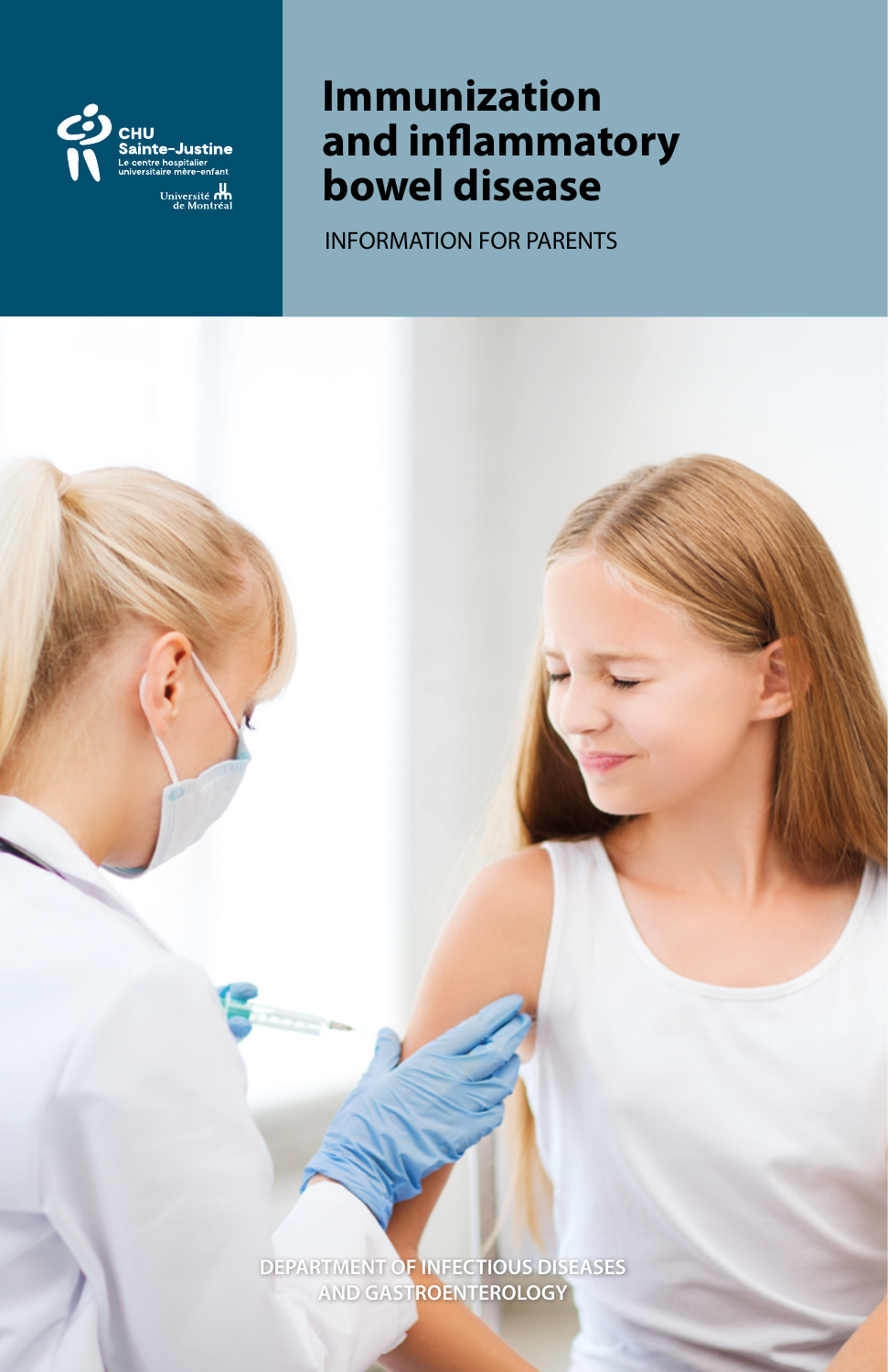

# **Your child has an intestinal inflammatory bowel disease (IBD).**

# **This document will inform you about immunization and recommended tests**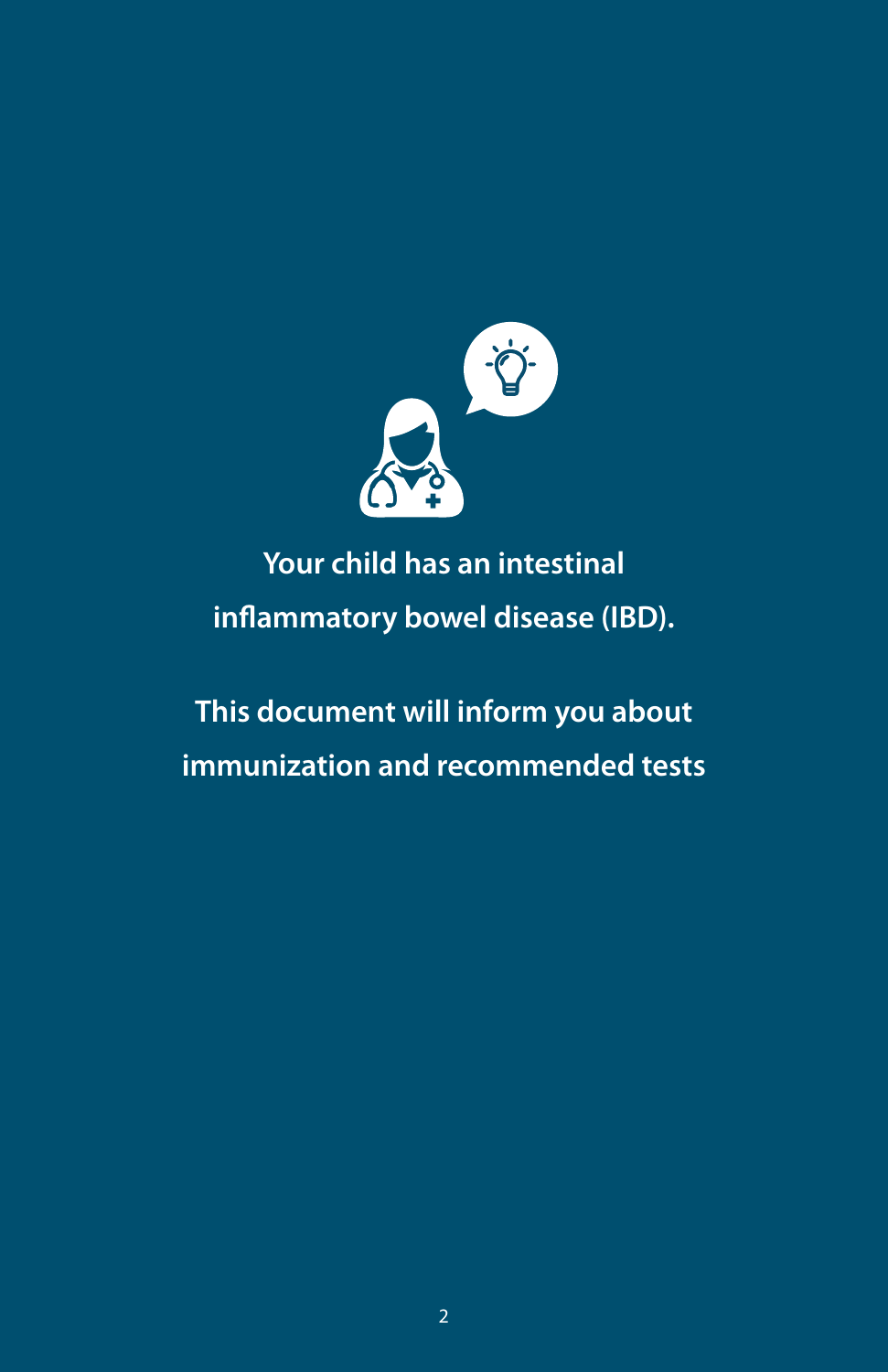## RECOMMENDED VACCINES

Inflammatory bowel disease associated with immunosuppressive therapy is a medical condition that requires, in addition to the regular schedule of vaccines, additional vaccines against pneumococcal and influenza infections.

There are two types of vaccines that protect against disease:

- Inactivated (or dead) vaccines: these vaccines do not contain any live bacteria or viruses. The agent in the vaccine cannot cause the disease.
- Live attenuated vaccines: These vaccines contain a live attenuated virus. The agent in the vaccine can cause the disease when given to a child with a compromised immune system.

| <b>Regular immunization schedule</b>                                                                                                                                          |                                                        |  |
|-------------------------------------------------------------------------------------------------------------------------------------------------------------------------------|--------------------------------------------------------|--|
| <b>Inactivated vaccines</b>                                                                                                                                                   | Live attenuated vaccines                               |  |
| Diphtheria<br><b>Pertussis</b><br><b>Tetanus</b><br>Haemophilus influenza B<br>Poliomyelitis<br>Pneumococcus<br>Meningococcus C<br>Hepatitis A and B<br>Human papilloma virus | Rotavirus<br>Measles<br>Rubella<br>Mumps<br>Chickenpox |  |
| <b>Supplementary immunization</b>                                                                                                                                             |                                                        |  |
| Pneumococcus                                                                                                                                                                  | Influenza*                                             |  |

Local community service centers (CLSCs) are the designated places in Quebec to receive immunizing products. Other facilities that may offer you immunization include family medicine groups (FMGs), private medical clinics, hospitals and pharmacies with nursing staff. You will need to make an appointment to start your child's free, recommended immunization plan.

**<sup>\*</sup> Intramuscular only.** The intranasal influenza vaccine is a live attenuated vaccine, so your child MUST NOT receive it. The immunization campaign begins after November 1 of each year.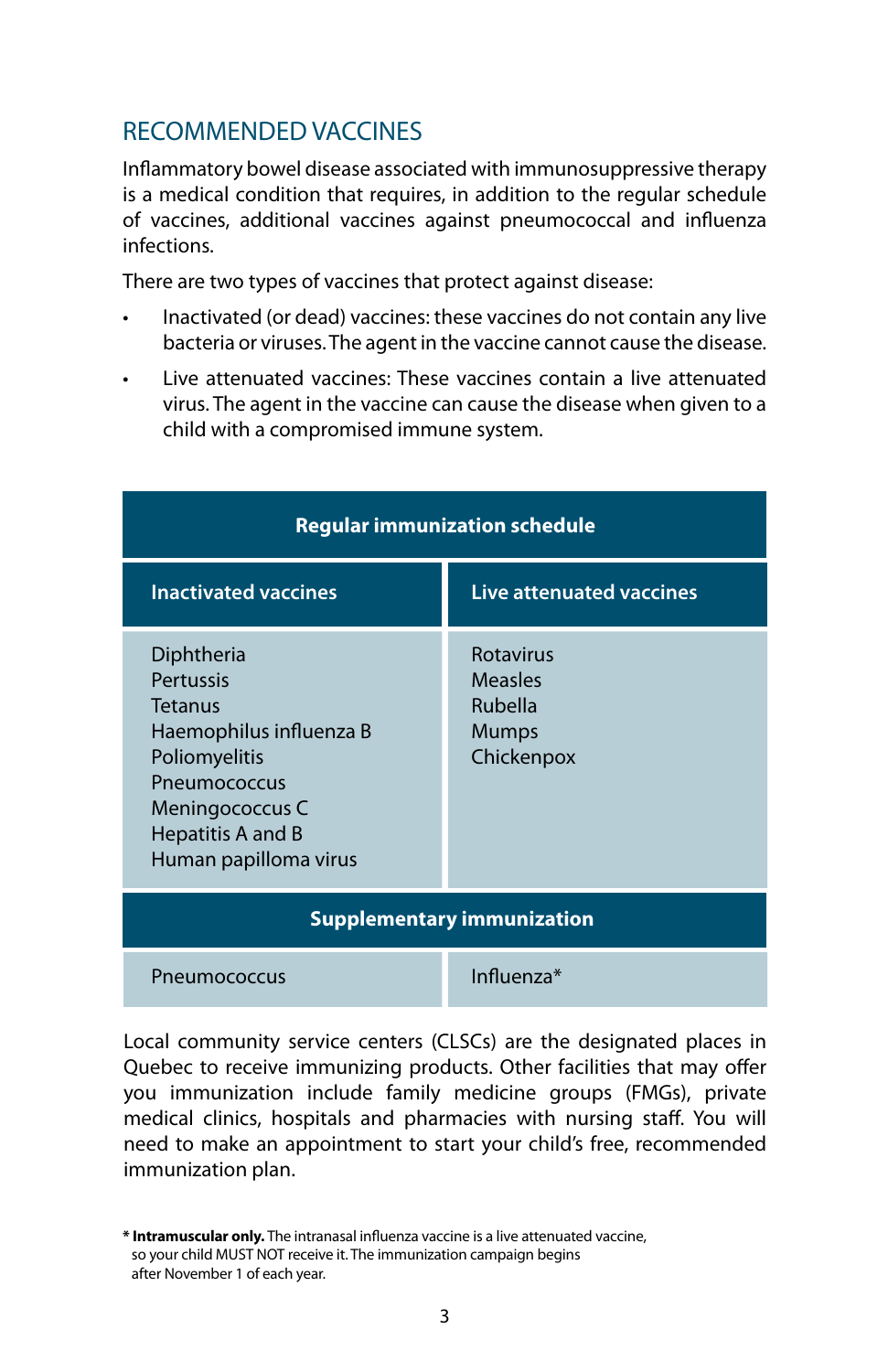## IMMUNOSUPPRESSION

Immunosuppression is a weakening of the immune system's ability to fight off germs. Immunosuppressed people have a high risk of infection.

A number of immunosuppressive therapies can be used to treat IBD:

- High-dose corticosteroids for at least two weeks
- (Prednisone®)
- Immunosuppressive agents (Methotrexate®, Azathioprine®, Purinethol®)
- Biological agents (Infliximab®, Adalimumab®, Ustekinumab®, Vedolizumab®)

Your gastroenterologist will discuss with you whether **immunosuppressive therapy** is needed for your child. If this is the case, he or she will not be able to receive **any live attenuated vaccine** for the duration of the immunosuppressive therapy.

In some cases, when time permits and depending on your doctor's opinion, your child may receive these live attenuated vaccines **4 to 6 weeks** before the start of immunosuppressive treatment (see following table).



*Inactivated vaccines can be safely given during immunosuppressive therapy.*

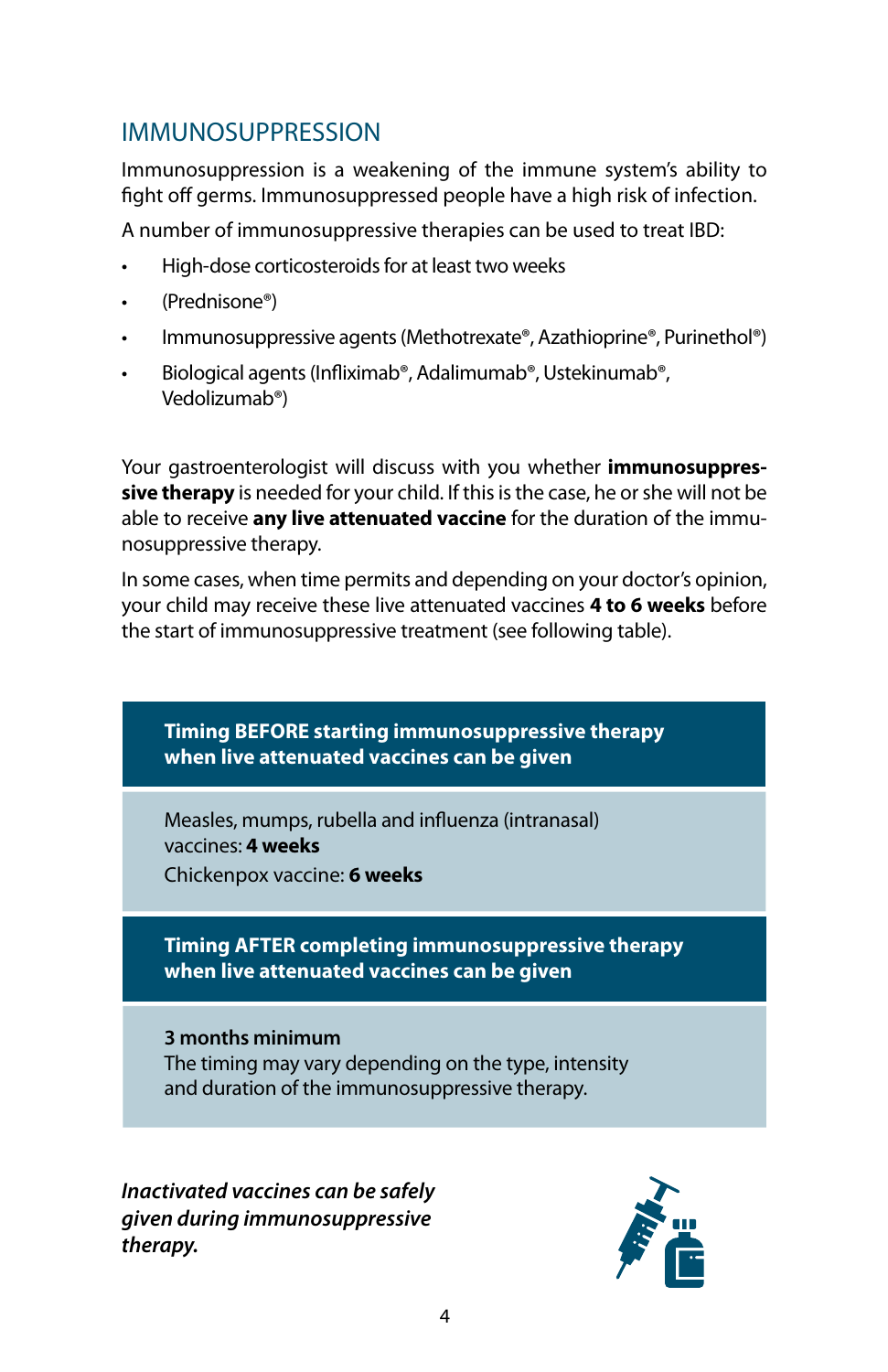# VACCINES AND FAMILY MEMBERS

If your child is receiving immunosuppressive therapy, it is recommended that all other family members get vaccinated against influenza (intramuscular influenza vaccine) annually.

Live attenuated vaccines (measles-mumps-rubella-varicella) can be given safely to family members of immunosuppressed children. These vaccines can occasionally cause a mild form of the disease. If a rash occurs after the vaccine, while not very contagious, it should be covered to avoid direct contact with the immunosuppressed person, until it disappears or dries out.

## VACCINES AND TRAVEL

If you're planning a trip abroad and your child has IBD, a consultation with a travel health specialist is strongly recommended, whether or not your child is immunosuppressed. The specialist will discuss infectious risks, vaccinations and medications recommended for your destination.

The travel consultation and the vaccinations recommended for travelers are not covered by medicare. Here are the most frequently used vaccines:

| Inactivated vaccines that can be given<br>safely to immunosuppressed children                                          |  |  |
|------------------------------------------------------------------------------------------------------------------------|--|--|
| Hepatitis A<br>Injectable typhoid<br>Travellers' diarrhea (cholera and ETEC)<br>Japanese encephalitis<br><b>Rabies</b> |  |  |
| Live attenuated vaccines that cannot be given<br>to immunosuppressed children                                          |  |  |
| Yellow fever<br>Oral typhoid<br>Tuberculosis (BCG)                                                                     |  |  |

We suggest that you contact a travel health clinic at least 6 to 8 weeks before your departure. The Government of Canada offers information on safe travel at:

### **https://voyage.gc.ca/**